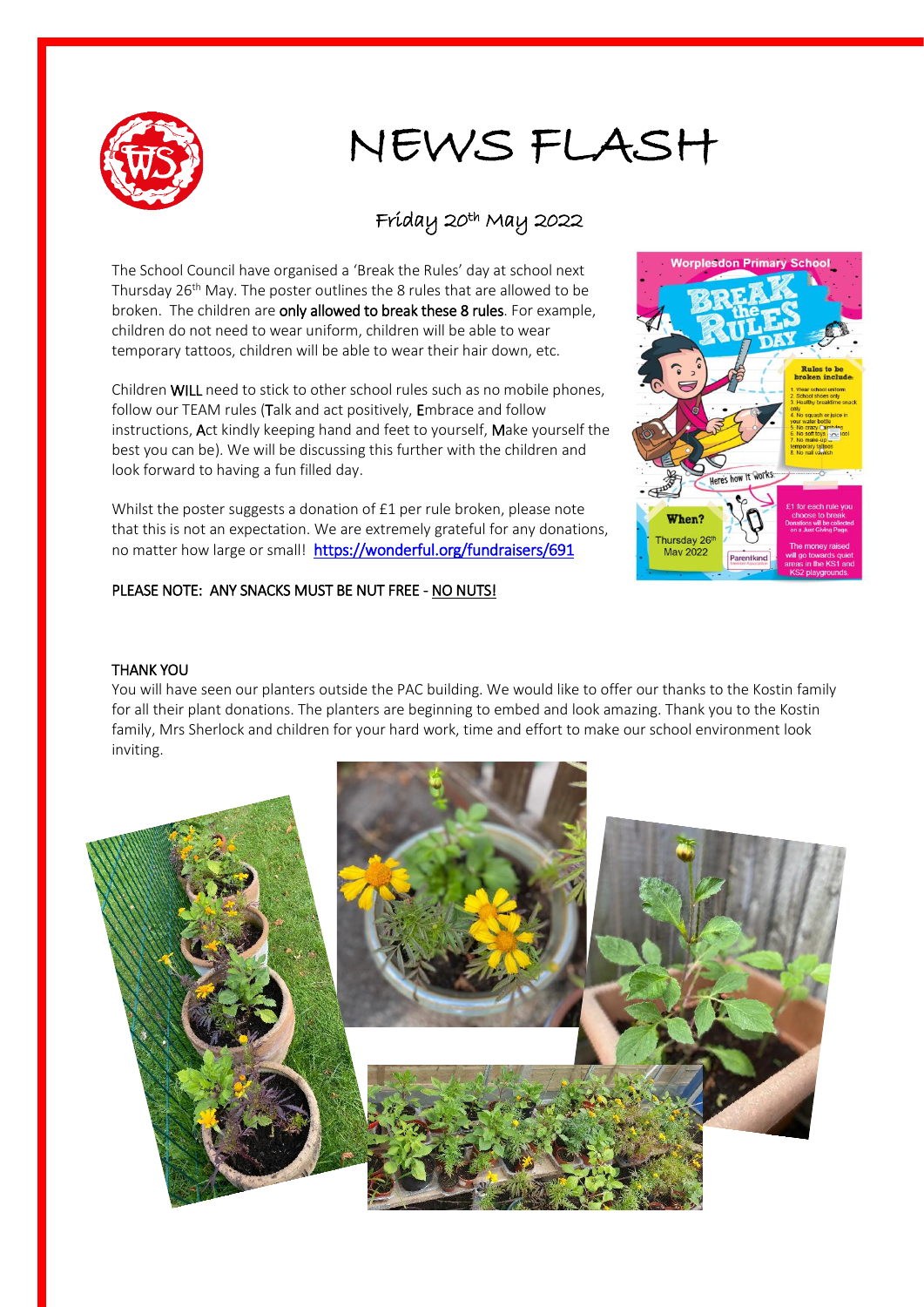#### **DATES TO REMEMBER**

| Thursday 26 <sup>th</sup> May                          | Break the Rules day                            |
|--------------------------------------------------------|------------------------------------------------|
| Thursday 26 <sup>th</sup> May                          | Year 4 Kingswood assembly (pm)                 |
| Thursday 26 <sup>th</sup> May                          | Year 3 / 4 & Year 5 / 6 disco (pm/eve)         |
| Friday 27 <sup>th</sup> May                            | <b>INSET day</b>                               |
| Friday 10 <sup>th</sup> June                           | Swallows class assembly (pm)                   |
| Tuesday 14 <sup>th</sup> June                          | Class/Group photographs                        |
| Wednesday 15 <sup>th</sup> June                        | Infants sports day (pm)                        |
| Friday 17 <sup>th</sup> June                           | Magpies class assembly (pm)                    |
| Wednesday 22nd June                                    | 9-11am Year 5 /6 & 1-3pm Year 3 / 4 sports day |
| Friday 24 <sup>th</sup> June                           | Larks class assembly (pm)                      |
| Tuesday 28 <sup>th</sup> June                          | Year 6 induction day                           |
| Wednesday 29 <sup>th</sup> June                        | Year 6 induction day                           |
| Wednesday 29 <sup>th</sup> June                        | Worplesdon move-up day                         |
| Friday 1st July                                        | Sparrows class assembly (pm)                   |
| Friday 1st July                                        | PTA Summer Fair (eve)                          |
| Monday 4 <sup>th</sup> July                            | New class letter sent home                     |
| Wednesday 6 <sup>th</sup> July                         | Year 6 production (pm)                         |
| Thursday 7 <sup>th</sup> July                          | Year 6 production (eve)                        |
| Friday 8 <sup>th</sup> July                            | School reports sent home                       |
| Friday 8 <sup>th</sup> July                            | Robins class assembly (pm)                     |
| Friday 8 <sup>th</sup> July                            | Infants - Jelly Kelly (pm)                     |
| Monday 11 <sup>th</sup> - Friday 15 <sup>th</sup> July | Year 6 residential trip                        |
| Friday 15 <sup>th</sup> July                           | Starlings class assembly (pm)                  |
| Wednesday 20 <sup>th</sup> July                        | Summer Soiree (pm & eve)                       |
| Thursday 21 <sup>st</sup> July                         | Year 6 leavers assembly (pm)                   |
| Friday 22nd July                                       | Finish for Summer break                        |



The Queen's Platinum Jubilee FAIRLANDS HALL & RECREATION FIELD THURSDAY 2ND JUNE 2022  $F_R$ 3PM to 10PM



Brought to you by the FLGCA

BBQ . FOOD . BEER TENT . LIVE MUSIC . DANCING . DOG SHOW . STEAM TRAIN . COMPETITIONS . CLASSIC CARS . CHILDREN'S FARM . SWEET TREATS . KID'S GAMES . MARKET  $\texttt{STALLS}\texttt{~FIREWORS}\texttt{~JUBILEE BEACON}$ 



## **Worplesdon Memorial Hall Recreation Ground The Big Jubilee Picnic**



# 2pm June 5th

# bring a picnic with your family & friends for

Fun and games, competitions and entertainment for the whole family! Tug of War, Egg and Spoon, Blind Man's Buff together with Music & children's Dance<br>performances by the Guildford School of Acting,<br>UkeRythmics and Children's Performing Arts Group.

ore information phone 07451537260 or visit wmh.o For a